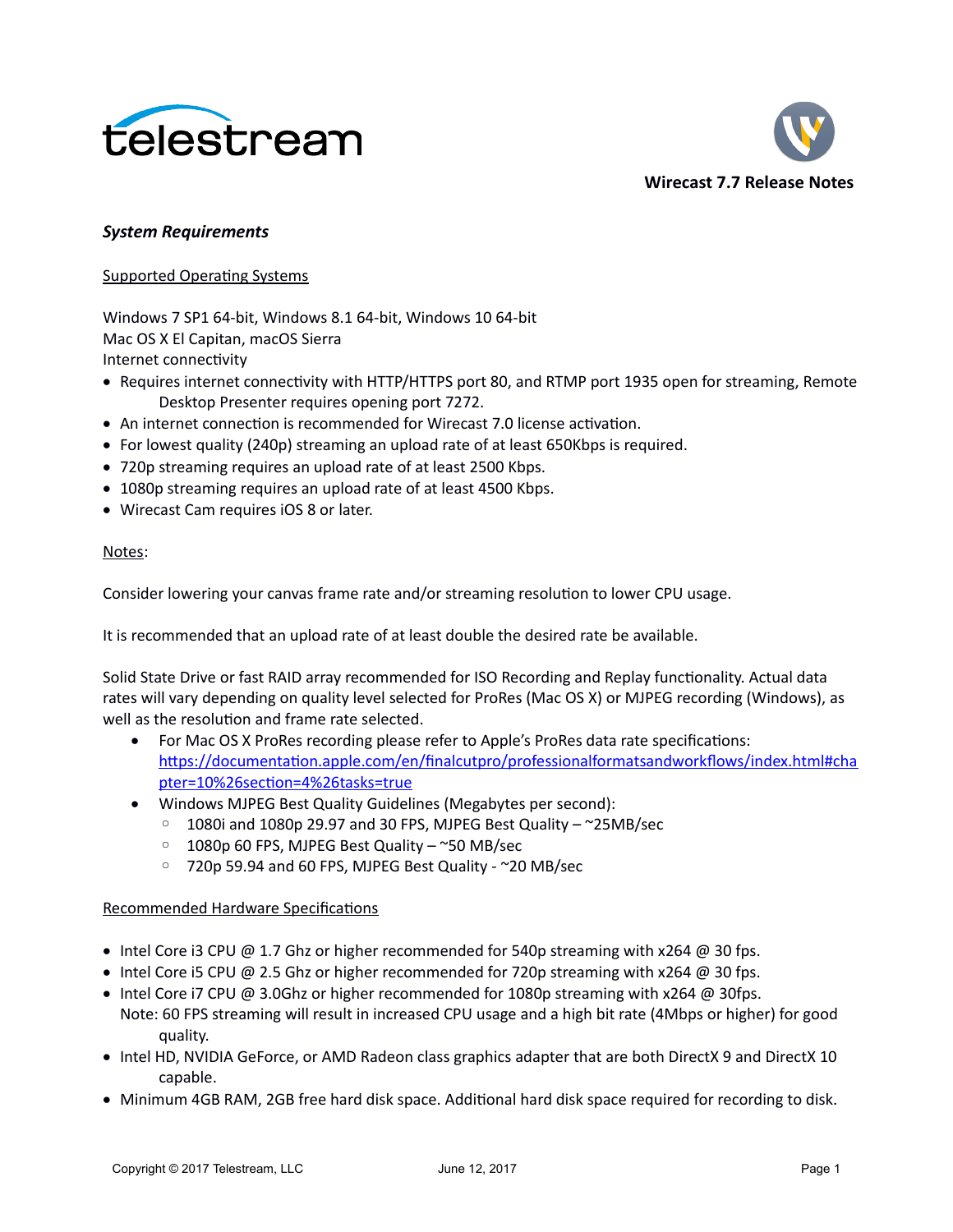#### Hardware accelerated encoding requirements

- Intel Quick Sync Video encoding requires an Intel CPU with an Intel® QuickSync Video core. List of Intel CPUs supporting QuickSync  $\rightarrow$
- . NVIDIA NVENC encoding requires an nvidia GPU with Kepler architecture or newer. NVIDIA only maintains a general list of supported GPUs  $\rightarrow$
- Apple Hardware Accelerated H.264 encoding requires a Mac with an integrated Intel GPU.

*\*Please note: Wirecast 7 does not support OS X Mavericks or previous versions of OS X*

*NewBlueFX Titler Express - Wirecast 7 includes a free copy of NewBlueFX Titler Live Express with over 60 title templates for lower-thirds and overlays (Mac OS X & Windows)*

#### **Remote Desktop Presenter**

● Please use the Remote Desktop Presenter version 2.0.8, available as a separate download from Telestream: www.telestream.net/dtp

## **Wirecast 7.7**

#### **Fixes and Enhancements**

- New! Output your live program feed with the NewTek NDI<sup>™</sup> protocol!
- New! Support for the BlackMagic 4K Cinema Camera via Thunderbolt
- Fixed an issue preventing Virtual Camera Output from being used as a source in Skype
- Fixed an issue in the Scoreboard UI when using the Chinese language
- Fixed an issue where some 60 FPS encoder presets were actually set to 30 FPS

## **Wirecast 7.6**

#### **Fixes and Enhancements**

- New! Capture NewTek NDI™ sources!
- Fixed RSS feeds not working properly in the Text widget
- Fixed a crash occurring as a result of using a large number of CEF sources (i.e. Titles)
- Fixed an issue where Toggle Broadcast for Twitter/Periscope was grayed out
- Changed Twitter/Periscope API for "Should Tweet" to "Should Not Tweet"
- Fixed a crash that could occur when a YouTube Event ended by closing an unsaved document
- Fixed an issue where a Facebook stream would restart after Stream Delay time has elapsed
- Fixed an issue where the cursor exits the Places field after each key stroke in the Facebook destination
- Added a better error message if Facebook prevents creating a stream due to broadcasting copyrighted material
- Added more encoder presets for Facebook destination
- Display settings for previously scheduled Facebook events
- Fixed an issue where deleting an encoder from Periscope's dashboard would break authentication until restarting Wirecast
- Fixed issues when performing Smooth transition via Keyboard Shortcuts set to Shots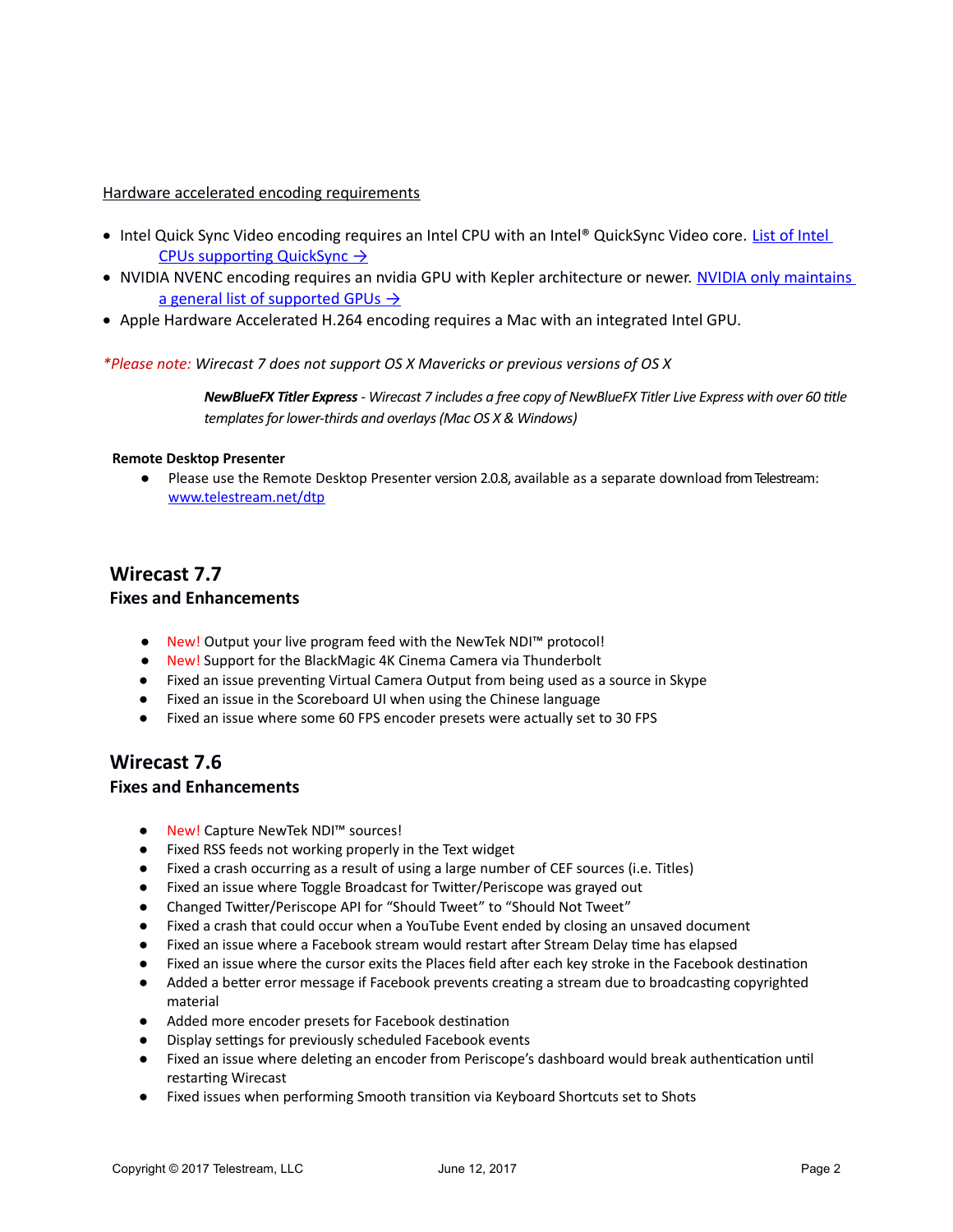## **Wirecast 7.5**

#### **Fixes and Enhancements**

- New! Twitter/Periscope streaming destination!
- Fixed UI for Use Backup Server and Automatically Start Event in YouTube destination not working properly
- Fixed keyboard shortcuts for Scoreboard increment/decrement not working properly
- Fixed Stream, Record and viewership statistics icons not displaying properly when Preview Inspector is open
- Fixed issues with Daylight Savings time in Facebook Live and YouTube events
- Fixed a hang that could occur when Facebook Live viewer statistics incremented too high (~200 or higher)
- Fixed missing translation strings in Facebook Live destination
- Fixed inability to add dynamic destination URLs manually through the Edit Visible Destination window

## **Wirecast 7.4**

#### **Fixes and Enhancements**

- New! Schedule events with the Facebook Live destination
- Improved Wirecast startup time
- Fixed a crash that occurred when changing canvas size while DirectShow sources were in use
- Fixed an issue where a clip would remain on a Facebook page after stopping a continuous live stream
- Fixed an issue where dragging Playlist Shots between Master Layers resulted in the Playlist being left in Preview on the originating Master Layer
- Fixed lack of scroll bars in Facebook Authentication dialog
- Fixed YouTube destination not properly accounting for locale when scheduling events
- Fixed a hang when switching too quickly between listed YouTube events in Output Settings
- Fixed ISO Recording not working properly with BlueFish 4:4:4:4 capture cards on Windows
- Fixed Magewell AIO capture card not working with Wirecast on Windows
- Fixed an issue where Magewell capture cards were always being deinterlaced even when the option was disabled
- Fixed Desktop Presenter shot settings not being saved
- Fixed a memory leak when using Capture Cursor in Screen Capture on macOS
- Fixed hang and crash caused by upgrading documents containing Title shots
- Fixed a crash when using Logitech web cams on Windows
- Fixed an issue where position and scaling were not being saved when using Remote Desktop Presenter
- $\bullet$  Fixed an issue when selecting File  $\rightarrow$  Open twice in a row
- Fixed an issue where Keyboard Shortcut icons on Shot Thumbnails were not updating properly
- Fixed a hang that could occur when closing a File browse panel
- Fixed an issue where Wirecast could sometimes not be closed
- Fixed a random crash on exit

## **Wirecast 7.3**

#### **Fixes and Enhancements**

- New! Viewership statistics for Facebook Live, including emoticons, comments and shares, and total viewers
- New! Image Carousel source
- New! Open Broadcaster Studio scene import
- Fixed installer issues for certain users who were missing DirectX dependencies
- Updated .NET Framework dependencies from 3.5 to 4.0
- Fixed an issue where External Display Output was not scaling properly on High DPI displays on Windows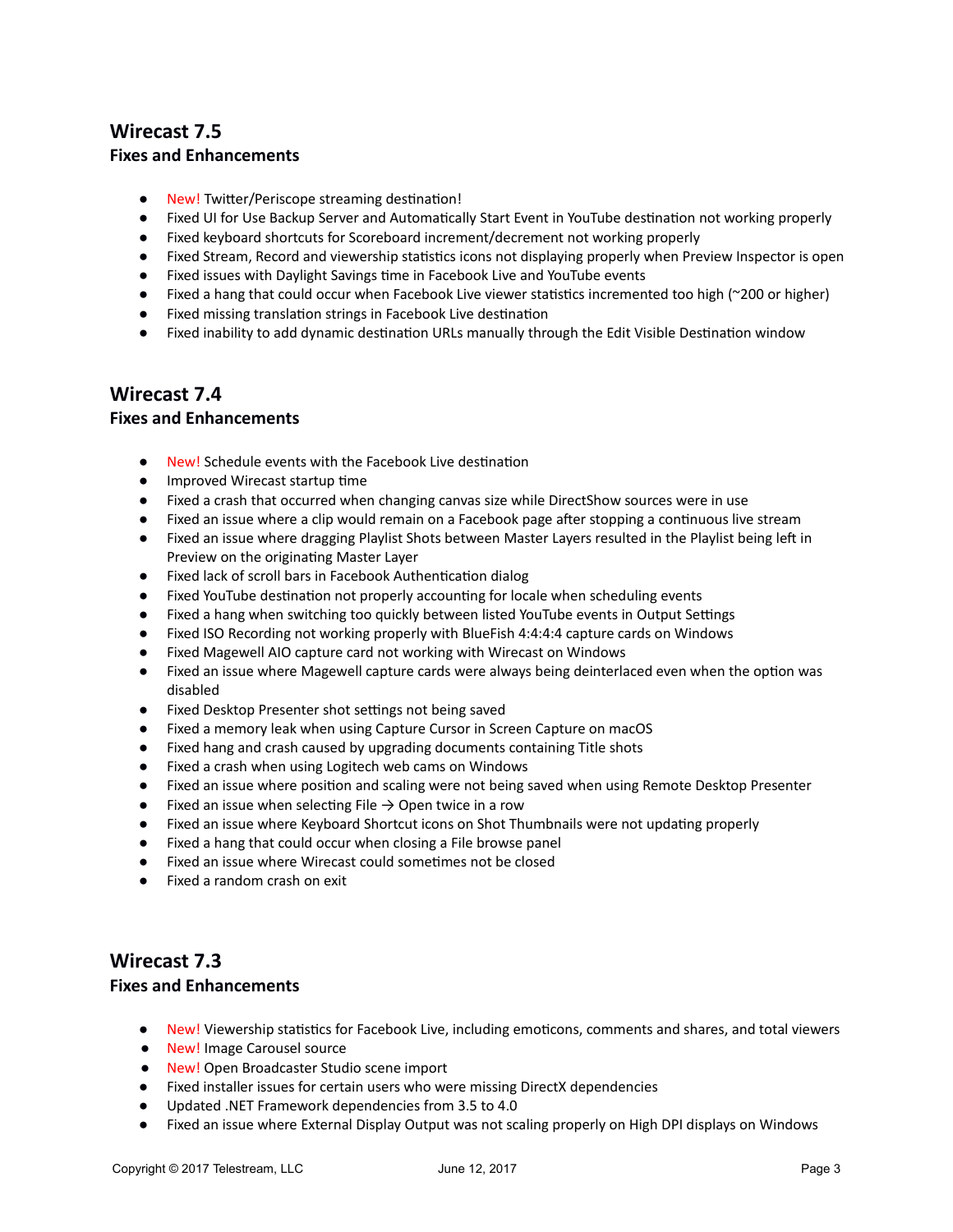- Fixed an issue where screen region selection was not working on High DPI displays on Windows
- Fixed an issue where screen capture was only capturing part of a High DPI display on Windows
- Fixed a crash when toggling Capture Video in Screen Capture plug-in on macOS
- Auto-Reload web pages when they are sent live when "Shutdown" is enabled for Web Display
- Fixed an issue where closing Output Settings would resize the canvas if no changes were made
- Fixed a hang when deleting sources in Preview editing
- Fixed an issue where Hotkey Manager was using too much CPU
- Fixed a crash when stopping streams
- Fixed branded search for Facebook destination
- Fixed an issue where Playlists had to be re-selected to be sent live repeatedly
- Fixed an issue where WMV clips with more than 2 channels of audio would cause a crash
- Fixed a crash on macOS when opening new documents
- Fixed an issue where Twitter authentication was not working in certain instances
- Fixed a crash when adding sources from the Master Layer external windows
- When no game capture source is found the source will now become transparent
- Fixed issues with Text Widget line wrapping

## **Wirecast 7.2**

#### **Fixes and Enhancements**

- New! High-DPI display support for Windows
- New! Document recovery after a crash or improper shutdown
- New! Specify a sponsor for branded Facebook streams ("With" entry field)
- New! Progress bar indicator for Playlist and media clip Shots
- New! Options for selecting which sources to copy when Duplicating a Shot
- New! Aspect Ratio lock and "Stretch to Fit" button for video sources
- New! Bind single keys to Hotkeys in the Hotkey Manager
- New! Text Widget background gradient and Text Shadow options
- New! Timestamp filename option for Record to Disk outputs
- Over 100 additional bug fixes and stability improvements

## **Wirecast 7.1**

#### **Fixes and Enhancements**

- New! Audio filters in the Audio Mixer. Dynamics, EQ, Delay and more! (Mac OS X & Windows)
- New! Added ability to stream to Facebook Live groups and events (Mac OS X & Windows)
- New! Added "Places" (AKA geo-tagging) to the Facebook Live (Mac OS X & Windows)
- New! Added ability to stream 24/7 to Facebook Live (Mac OS X & Windows)
- New! Magewell capture card SDK integration (Windows)
- New! Added Hitbox.tv stream destination (Mac OS X & Windows)
- New! Duplicate Shot now performs a "deep copy" of sources and settings in the Shot. Mirror Duplicate will only copy the Shot Layer configuration. Please use Mirror Duplicate if you desire the legacy Shot Duplication functionality (Mac OS X & Windows)
- New! Added shortcut to open the folder where recordings were saved (Mac OS X & Windows)
- New! Added Keyboard Shortcuts to switch to Clear Layer shots (Alt+1 through 5, one for each Master Layer) (Mac OS X & Windows)
- Improve logic around scaling new sources to fit the canvas when added (Mac OS X & Windows)
- Addressed performance and reliability issues for USB DirectShow web cams (Windows)
- Fixed an issue where Remote Desktop Presenter scaling and position was not saving properly (Mac OS X & Windows)
- Improved performance for BlackMagic Capture Cards (Mac OS X & Windows)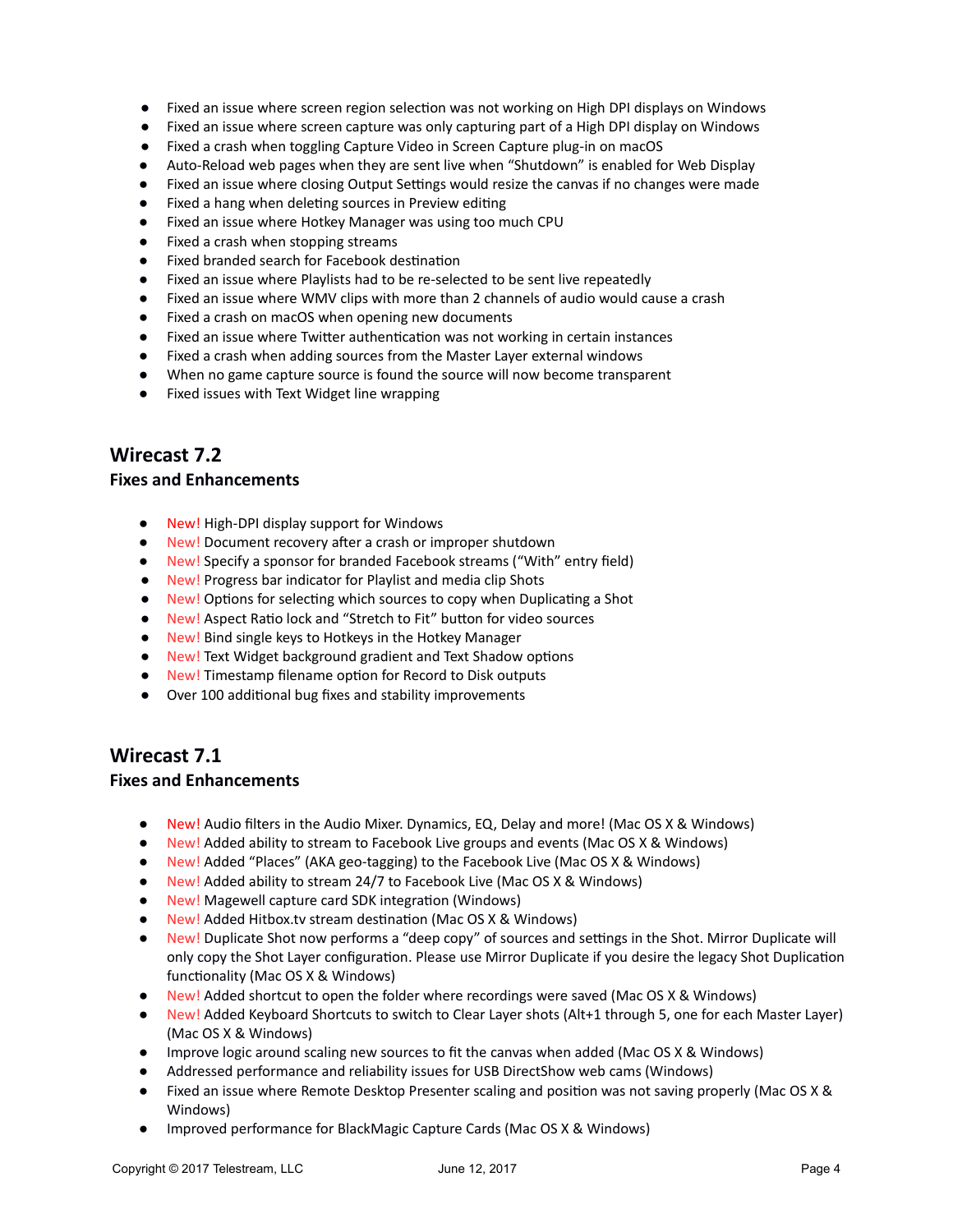- Fixed an issue where ISO Recording would fail if the source format changed (Mac OS X & Windows)
- Usability enhancements around ElGato Game Capture cards (Windows)
- Enabled the usage of Matrox VS4 capture card with Wirecast native ISO Recording (Windows)
- Fixed an issue where Smooth transition was not applying volume ramps (Mac OS X & Windows)
- Addressed reliability issues with CEF-based widget sources (i.e. Text, Solid Color) (Mac OS X & Windows)
- Fixed an issue where Unicast/Multicast streaming were resulting in bad video (Mac OS X & Windows)

## **Wirecast 7.0.1 Fixes and Enhancements**

● Fixed an issue with streaming to Facebook Live Pages when a Wirecast user has multiple Facebook pages that are sorted differently by Wirecast and Facebook causing the stream to go to the incorrect page. (Mac OS X & Windows)

# **Wirecast 7.0**

## **Fixes and Enhancements**

Wirecast 7.0 is a major upgrade that encompasses many new features, enhancements and bug fixes across a spectrum of issues and functionality.

- New! General stability improvements and decreased CPU usage! (Mac OS X & Windows)
- New! GPU accelerated H.264 encoder via Intel® Quick Sync Video, NVIDIA® NVENC and Apple® Video Toolbox H.264 (see tech specs above for specifics) (Mac OS X & Windows)
- New! ISO recording from live capture sources Wirecast 7 Pro only (Mac OS X & Windows)
- New! Added ability to update a single Replay Shot OR create new Replay Shots.
- New! UI enhancements including Edit-In-Preview with integrated Shot Inspector (Mac OS X & Windows)
- New! Playlist changed to a new tabbed interface (Mac OS X & Windows)
- New! Shots inside of a Playlist now display a progress bar (Mac OS X & Windows)
- New! Added Shuffle Playlist functionality (Mac OS X & Windows)
- New! Added the ability to apply duration changes to all Shots within a Playlist Shot (Mac OS X & Windows)
- New! Added "." and "," hotkeys for moving between Shots within a Playlist (Mac OS X & Windows)
- New! Added default duration setting for Shots added to a Playlist Shot (Mac OS X & Windows)
- New! Output Statistics histogram view (Mac OS X & Windows)
- New! Global Hotkey Manager (Mac OS X & Windows)
- New! Video delay for individual live video sources (Mac OS X & Windows)
- New! Audio delay for individual live audio sources (Mac OS X & Windows)
- New! Re-designed Audio Mixer user interface (Mac OS X & Windows)
- New! Added Panning to Audio Mixer (Mac OS X & Windows)
- New! Selective audio monitor toggle for individual live audio sources (Mac OS X & Windows)
- New! Source channel selection for live audio sources (Mac OS X & Windows)
- New! Audio output interface selection (Mac OS X & Windows)
- New! New Text tool featuring live text, RSS feeds and reading from text files, scrolling text (Mac OS X & Windows)
- New! GPU accelerated color correction (Mac OS X & Windows)